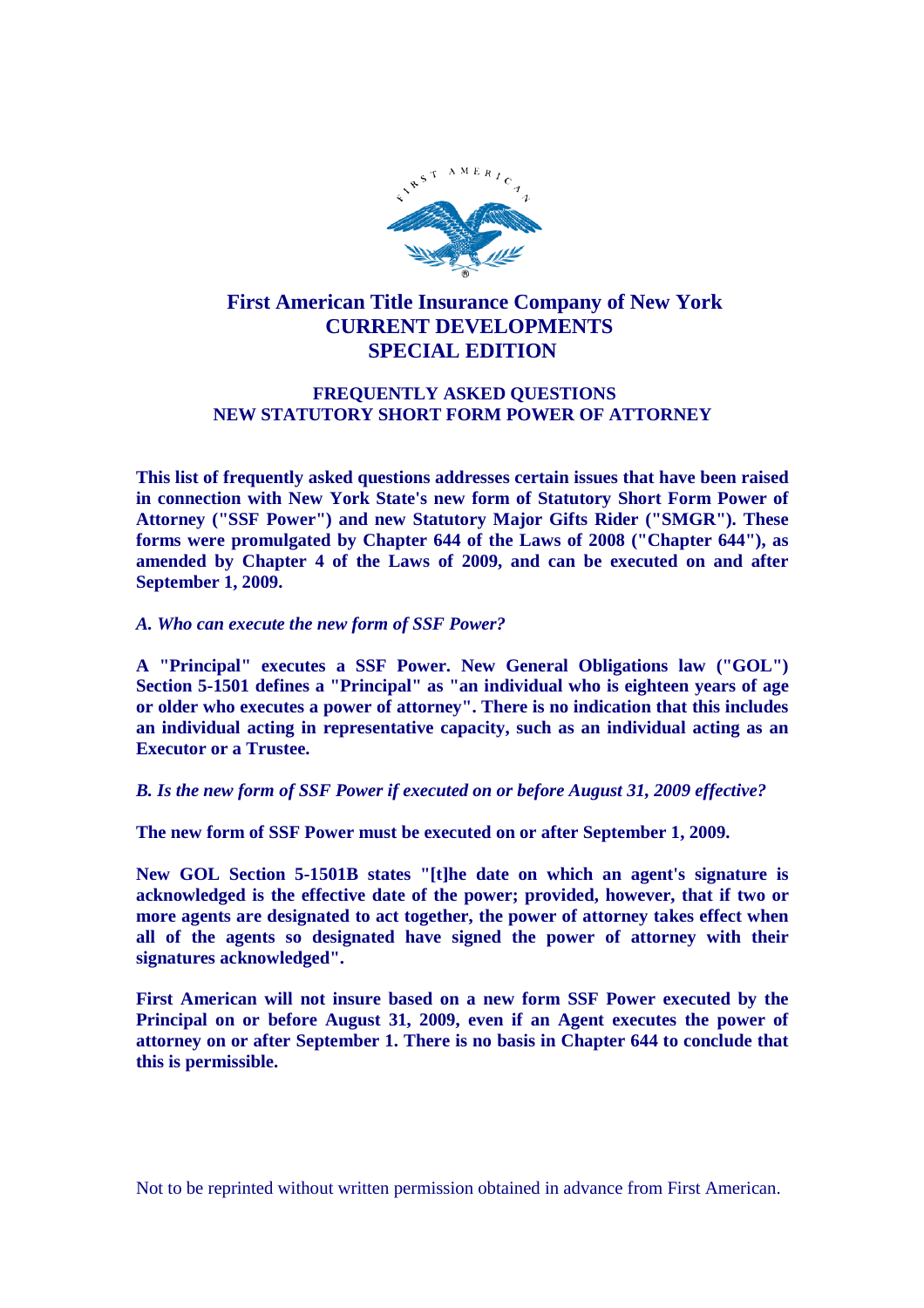*C. Must the new form of SSF Power be executed if a SSF Power was executed on or before August 31, 2009 based on the law then in effect?*

**Section 21 of Chapter 644 states "…the provisions of this act shall not affect the validity of any power of attorney or the conveyance of authority to an attorney-infact or agent contained in a power of attorney executed prior to the effective date of this act if such power of attorney was valid at the time of its execution…" There is no requirement that a form SSF Power be executed to replace a statutory form of power duly executed as required by the law in effect on and prior to August 31, 2009.**

**In relying on a SSF Power duly executed as required by the law in effect on and prior to August 31, 2009, the usual affidavit that such power of attorney remains in force and effect is to be obtained and, of course, the records in the county recorder's office must be examined for any later executed powers of attorney. As noted below, execution of a new form of SSF Power will, unless otherwise specifically stated in the new form, revoke an earlier executed power of attorney.**

# *D. Does execution of a new form SSF Power revoke a SSF Power executed on or before August 31, 2009 based on the law then in effect?*

**According to new GOL Section 5-1511, "[u]nless the principal expressly provides otherwise, the execution of a power of attorney revokes any and all prior powers of attorney executed by the principal". The new SSF Power, as set forth in new GOL Section 5-1513, includes the following statement:**

**"(e) This POWER OF ATTORNEY REVOKES any and all prior Powers of Attorney executed by me unless I have stated otherwise below, under 'Modifications.'**

**If you are NOT revoking your prior Powers of Attorney, and if you are granting the same authority in two or more Powers of Attorney, you must also indicate under 'Modifications' whether the agents given these powers are to act together or separately".**

# *E. Can real property be transferred pursuant to a new form SSF Power of Attorney without the concurrent execution of a SMGR?*

**There is some confusion as to whether Chapter 644 authorizes the transfer of an individual's interest in property to a bona fide purchaser for value pursuant to a new SSF Power without the concurrent execution of a SMGR. The intention of the state legislature, as related to this reporter by persons involved in the drafting of the Bill enacted as Chapter 644, was not to require a SMGR in such a case. It is anticipated that state legislation making that position clear will be enacted.**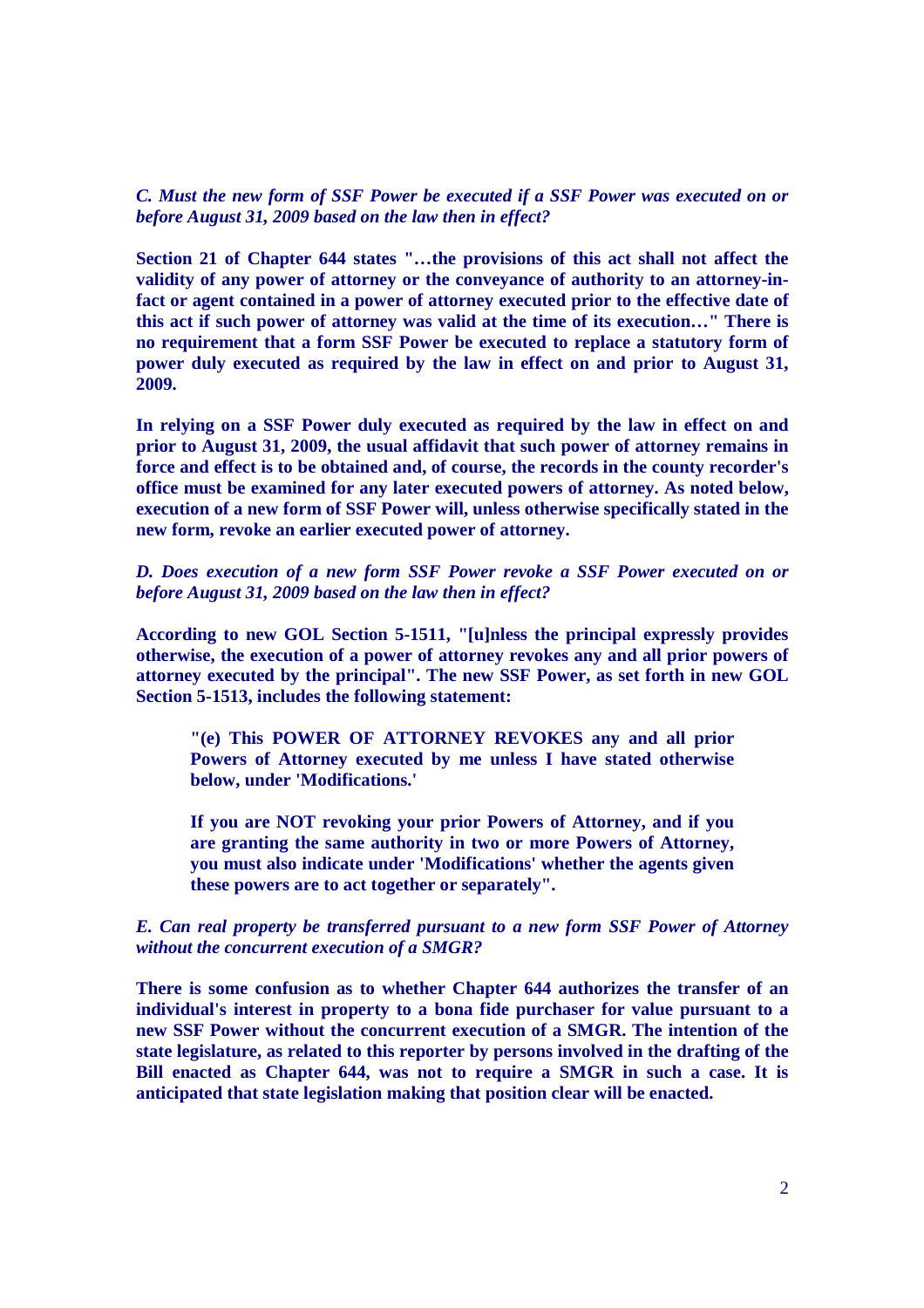## *F. Will First American insure a transfer of real property to a bona fide purchaser for value under a new form SFF Power without an executed SMGR?*

**At the present time, First American will insure a transfer of real property or of a cooperative interest to a bona fide purchaser for value for consideration pursuant to the authority contained in a duly executed new SSF Power, provided that there is no apparent indication that the property is being conveyed for less than its approximate fair market value and the authority for the transaction is confirmed with the Principal of the Power at the time of the closing by the title closer. A conveyance for consideration where there is an obvious disparity between the price being paid and the property's value may be deemed to be, in part, a gift, requiring a duly executed SMGR.**

**Notwithstanding, whenever a property interest is being transferred pursuant to the new form of SSF Power, given the confusion as to whether a transfer of an interest in real property to a bona fide purchaser for value can be made pursuant to the new SSF Power without the concurrent execution of a SMGR, it is prudent at this time to execute a SMGR with a SSF Power in all instances and it is strongly urged that a SMGR be so executed.**

**In addition, pending clarification by the State Legislature, when there is in effect a statutory form of Power, duly executed as required by the law in effect on and prior to August 31, 2009, it is suggested that a new SSF Power not be executed, and that the transaction proceed based on the existing power of attorney.**

**If, however, a new SSF Power must be executed, the power of attorney should expressly state, as noted above, that the prior power of attorney is not revoked. It is suggested that the authority of the attorney-in-fact under the prior power of attorney in connection with real estate transactions be specifically confirmed.**

*G. What is the procedure when a SMGR is to be executed in connection with a transfer of real property?*

**1. In Section "(f)" ["Grant of Authority"] in the SSF Power, the Principal must initial in the bracket next to either "(A) real estate transactions" or "(P) Each of the matters identified by the following letters\_\_\_\_\_\_\_", with "P" completed as required;**

**2. The Principal must initial the indented paragraph following the preamble of Section "(h)" in the SSF Power; and**

**3. The Principal must initial in the bracket next to the third paragraph in Section "(b)" ["Modifications"] of the SMGR, and set forth immediately following that paragraph the Agent's authority to transfer the real property. The bracket next to the second paragraph in Section "(c)" must, alternatively, be initialed, and the instructions**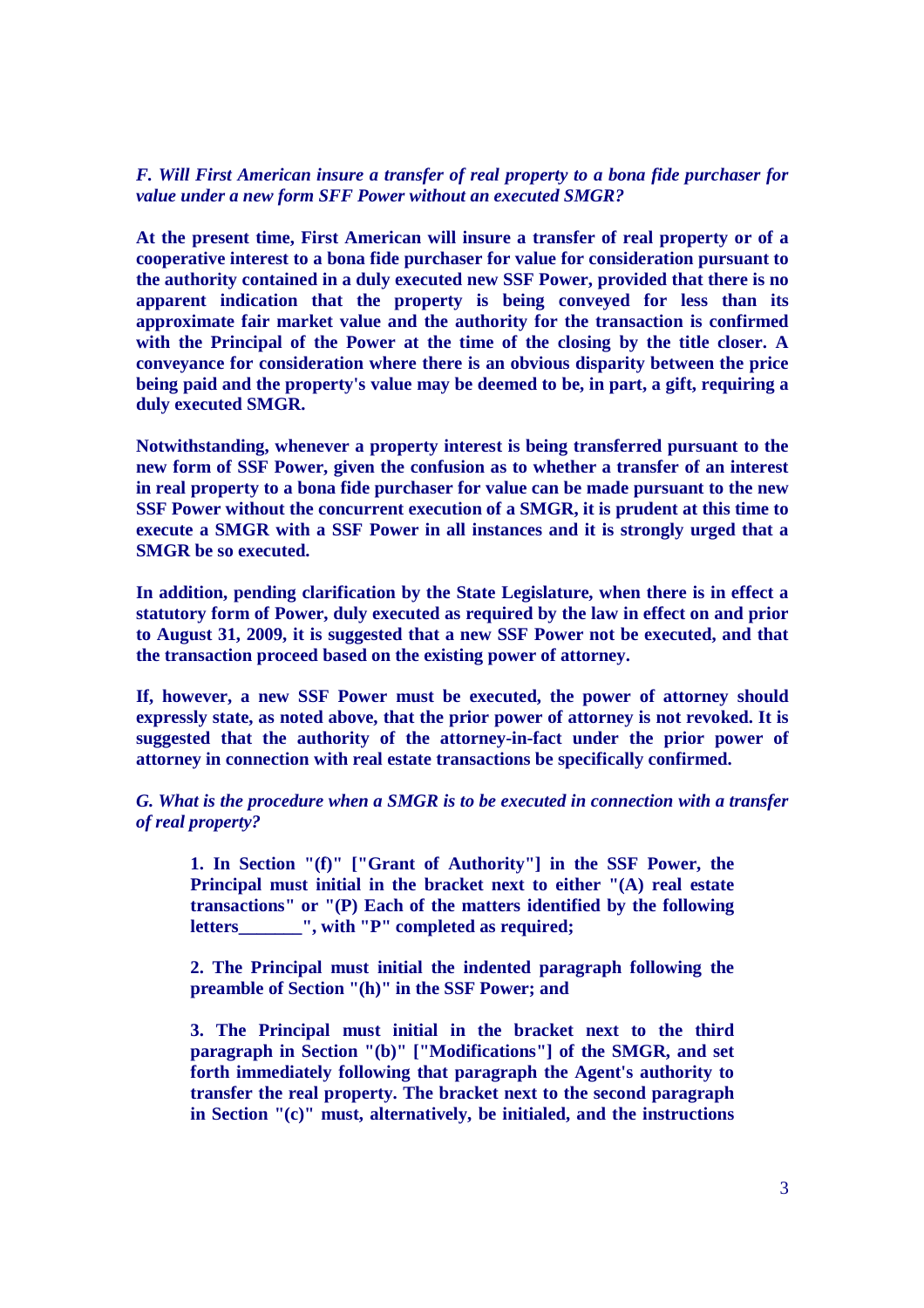**to the Agent must be set forth in Section "(c"), if the Agent is to be authorized to transfer real property to himself or herself.**

**4. The SSF Power must be executed by the Principal and the Agent(s) with their signatures acknowledged. The SMGR must be executed by the Principal before two witnesses with the signature of the principal being acknowledged. The SMGR must be dated the same date as the date of the SSF Power.**

### *H. Is a new form SSF Power effective if the Principal becomes incapacitated before the Agent executes the SSF Power?*

**Under new GOL Section 5-1501A, "[a] power of attorney is durable unless it expressly provides that it is terminated by the incapacity of the principal". It also states that "[a] power of attorney executed pursuant to this section is not invalid solely because there has been a lapse of time between the date of acknowledgment of the signature of the agent acting on behalf of the principal or because the principal becomes incapacitated during any such lapse of time".**

*I. What are the requirements for a power of attorney being executed by a condominium unit owner to the Board of Managers?*

**A new SSF Power executed by a unit owner to the Board of Managers of a condominium is a non-statutory form of power of attorney. As such, it must meet the following requirements in new GOL Section 5-1501B and, presumably, the requirements of subdivision 9 of new GOL Section 5-1514:**

**GOL Section 5-1501B -**

**"1. To be valid, a statutory short form power of attorney, or a nonstatutory power of attorney, executed in this state by an individual, must:**

**(a) Be typed or printed using letters which are legible or of clear type no less than twelve point in size, or, if in writing, a reasonable equivalent thereof.**

**(b) Be signed and dated by a principal with capacity, with the signature of the Principal duly acknowledged in the manner prescribed for the acknowledgment of a conveyance of real property.**

**(c) Be signed and dated by any agent acting on behalf of the principal with the signature of the agent duly acknowledged in the manner prescribed for the acknowledgment of a conveyance of real property…**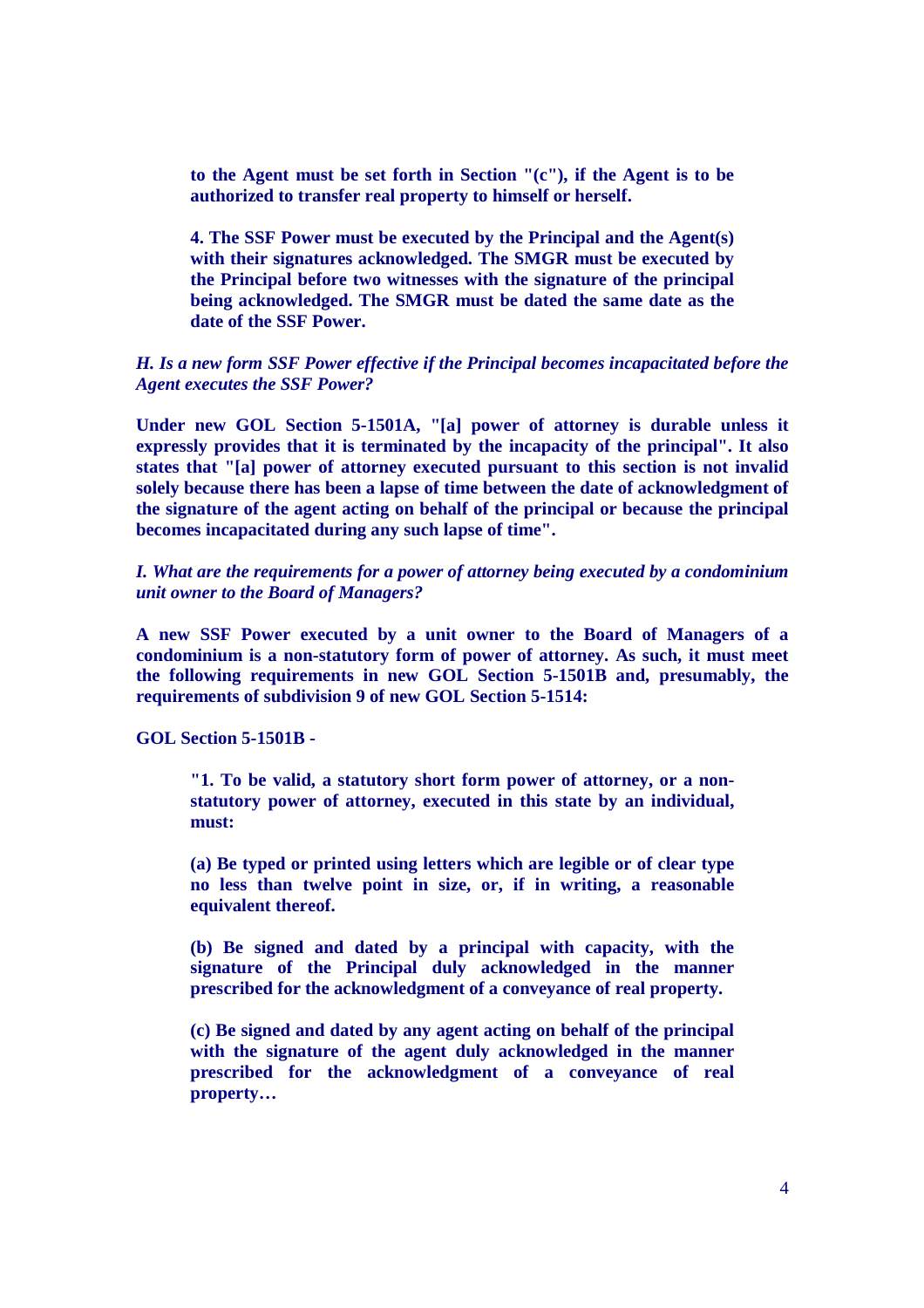**(d) Contain the exact wording of the: (1) "Caution to the Principal" in paragraph (a) of subdivision one of section 5-1513 of this title, and (2) "Important Information to the Agent" in paragraph (n) of subdivision one of section 5-1513 of this title.**

**2. In addition to the requirements of subdivision one of this section, to be valid for the purpose of authorizing the agent to make any gift or other transfer described in section 5-1514 ['Major gifts and other transfers'] of this article…**

**(b) a non-statutory power of attorney must be executed pursuant to the requirements of paragraph (b) of subdivision nine of Section 5- 1514 of this chapter".**

**GOL Section 1514.9 -**

**"9(b) …[Be] witnessed by two persons who are not named in the instrument as permissible recipients of gifts or other transfers, in the manner described in paragraph two of subdivision (a) of section 3-2.1 of the estates, powers and trusts law".**

# *J. What if there are multiple agents under a new SSF Power, required by the power of attorney to act jointly, and one of the agents is not available to execute the closing instruments?*

**Under New GOL Section 5-1508 "…[u]nless the principal provides otherwise in the power of attorney, the co-agents must act jointly. However, if prompt action is required to accomplish a purpose of the power of attorney and to avoid irreparably injury to the principal's interest and a co-agent is unavailable because of absence, illness or other temporary incapacity, the other co-agent or co-agents may act for the principal. Unless the principal provides otherwise in the power of attorney, if a vacancy occurs because of the death, resignation or incapacity of a co-agent, the remaining agent or agents may act for the principal".**

**Whether First American will insure based on a new SSF Power when an Agent is "unavailable because of absence, illness or other temporary incapacity" will be determined in each instance by a First American Branch or Agency counsel.**

# *K. What form of power of attorney is required to be submitted with transfer tax forms which are being executed by a power of attorney?*

**The New York State Department of Taxation and Finance has issued new forms of power of attorney with a date reference of September 2009 that comply with the requirements of Chapter 644 of the Laws of 2008. The forms may be used in connection with tax matters before the Department and the New York City**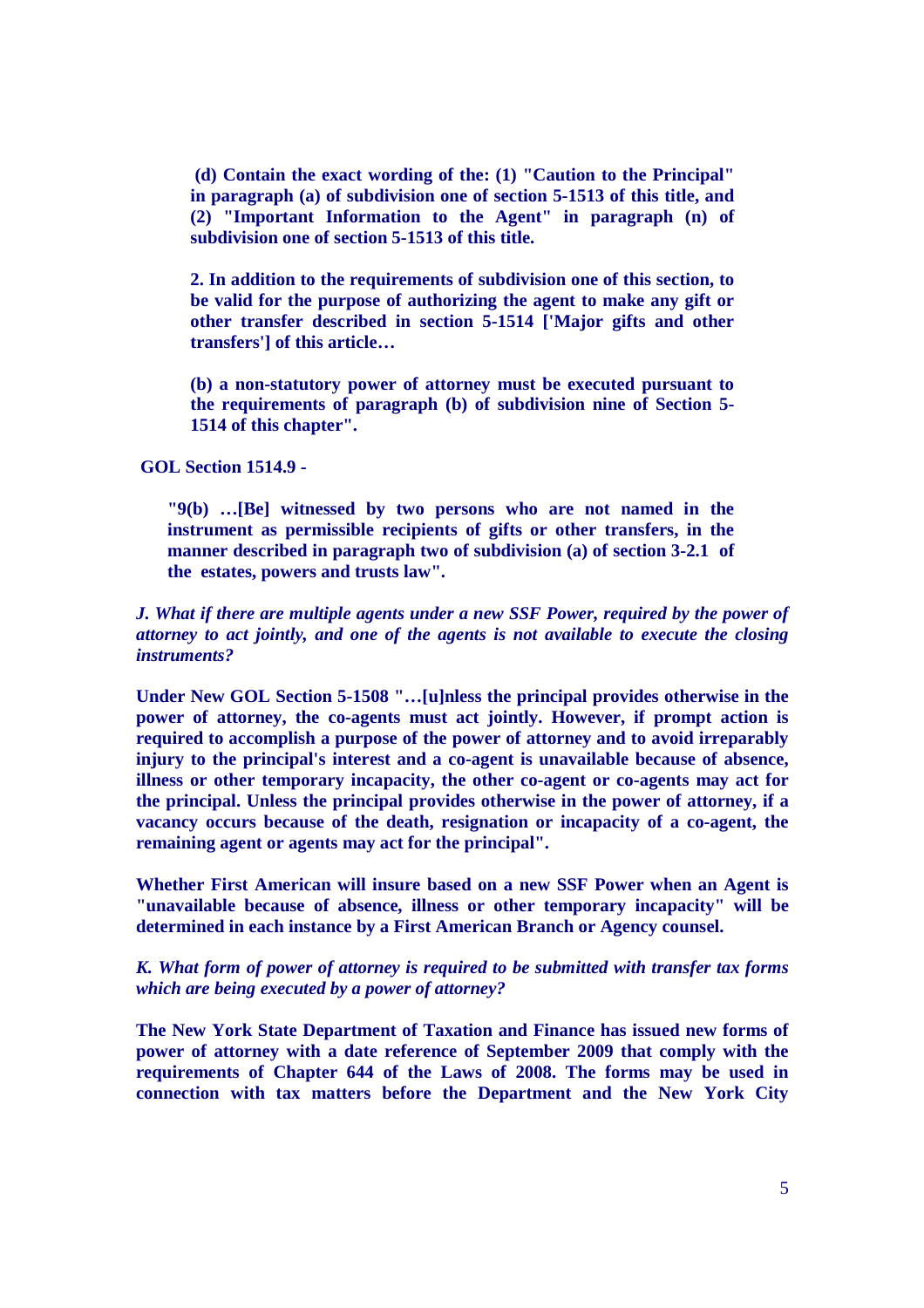**Department of Finance. POA-1 ("Power of Attorney"), POA-1-IND ("Power of Attorney for Individuals"), and instructions, as to the new forms are posted at:**

**http://www.tax.state.ny.us/pdf/current\_forms/misc/poa1.pdf http://www.tax.state.ny.us/pdf/current\_forms/misc/poa1\_ind.pdf**

**The State and the City have informally advised as follows:**

**The State will accept a Combined Real Estate Transfer Tax Return, Credit Line Mortgage Certificate, and Certification of Exemption from the Payment of Estimated Personal Income Tax ("TP-584"), a Nonresident Real Property Estimated Income Tax Payment Form ("IT-2663"), and a Nonresident Cooperative Unit Estimated Income Tax Payment Form ("IT-2664") (collectively herein "State Tax Forms") executed pursuant to a power of attorney which is either (i) the applicable form of power of attorney just issued by the State Department of Taxation and Finance, (ii) the prior form of statutory short form of power of attorney if executed on or before August 31, 2009, (iii) the new statutory short form if executed on or after September 1, 2009, or (iv) a non-statutory power of attorney executed on or after September 1, 2009 meeting the following requirements, as set forth in Notice N-09-17:**

**• Be signed and dated by an individual taxpayer and the taxpayer's signature must be acknowledged before a notary public;**

**• Be signed and dated by the representative and the representative's signature must be acknowledged before a notary public even if the representative is licensed to practice in New York State or is a New York State resident who is an enrolled agent with the IRS;**

**• Be legible or of clear type of no less than 12 point in size; and**

**• Include the exact wording of the Caution to the Principal and Important Information for the Agent found in General Obligations Law section 5-1513.**

**See Notice N-09-17 at http://www.tax.state.ny.us/pdf/notices/n09\_17.pdf:**

**New York City will accept a Real Property Transfer Tax Return ("NYC-RPT") executed pursuant to a power of attorney which is either (i) the applicable form of power of attorney just issued by the State Department of Taxation and Finance, (ii) the prior form of statutory short form of power of attorney if executed on or before August 31, 2009, (iii) the new statutory short form if executed on or after September 1, 2009, or (iv) a non-statutory power executed as required by Chapter 644 of the Laws of 2008 on or after September 1, 2009, presumably meeting the requirements set forth in the bullet points set forth above.**